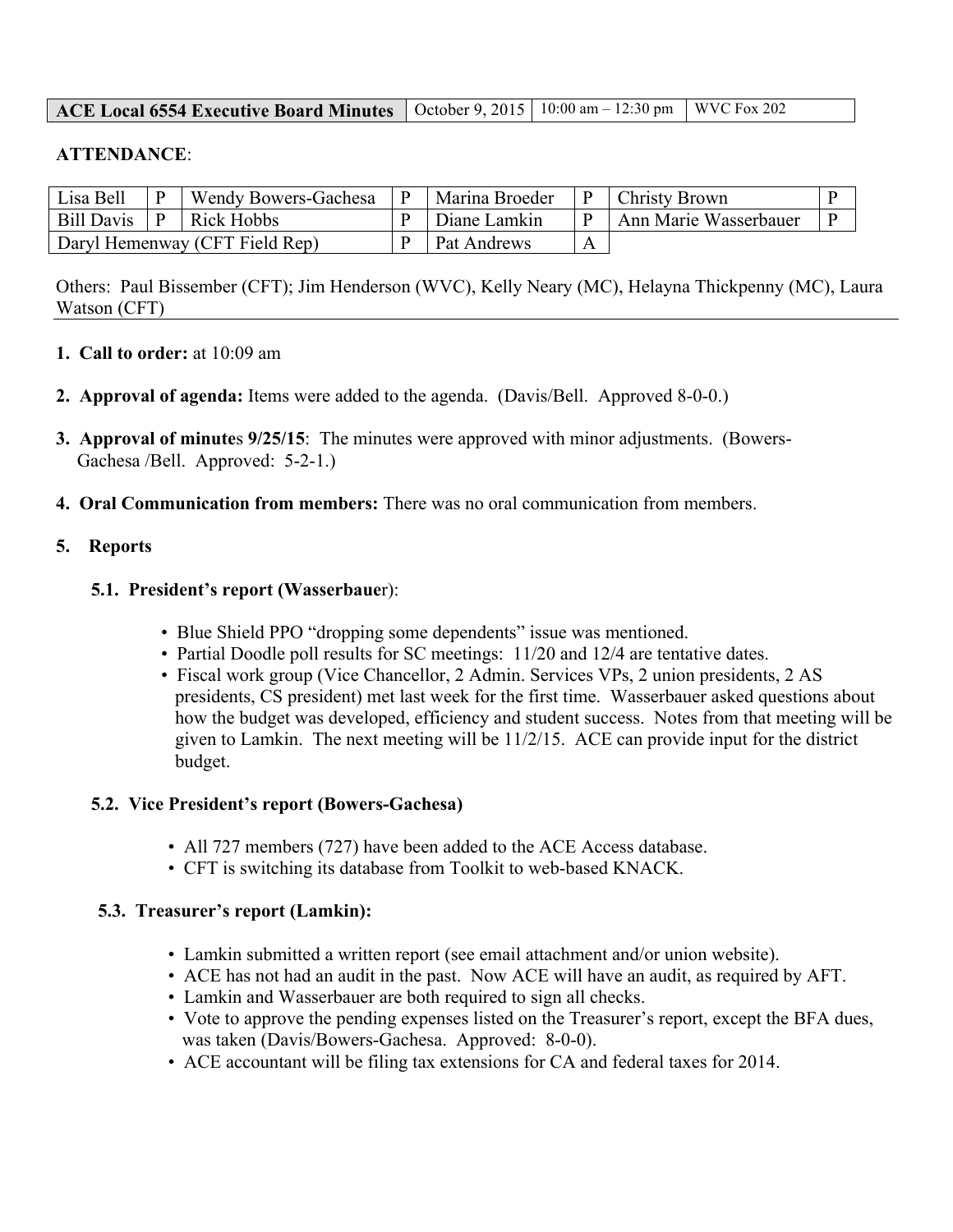# **5.4. Secretary's report (Hobbs):**

- Hobbs mentioned that, for accountability purposes, he is tracking his hours and is spending more than twice the time that has been allocated by ACE. This information was not to request more compensation, but to document the reality of the work of this new union position.
- Davis and Wasserbauer indicated that they are also tracking their hours.

## **5.5. Field representative report (Hemenway):**

- LTD grievance: Hearing date with BOT has been switched to November 3 [Update: After the eboard meeting, the date was changed once again to November 17].
- Bylaw committee will be convened soon.
- Health care subcommittee will meet again soon.
- Contract administration meetings: address issues before grievances occur; bring items to attention of the union or the district; does not have authority to take away member rights
- Tenure issue: under the ed code, if a FT faculty member has not been informed that s/he has not been granted tenure at the end of the  $4<sup>th</sup>$  year of service, then tenure must automatically be granted. There is a current dispute over the status of a person in this situation: does the member begin with a clean slate, or begin with a "needs to improve" status.

## **6. Appointments**

- **6.1 Part-time Issues and Support Committee:** Bell and Broeder were appointed as co-chairs. Kathy Haven was appointed as a member.
- **6.2 Bargaining Committee**: Carla Breidenbach and Kathy Haven were appointed as members.
- **6.3 District Reclassification Study Committee:** Bowers-Gachesa and Jory Segal were appointed to represent ACE on this committee.
- **6.4 Load Committee**: Heidi Diamond was appointed to be ACE's WVC representative on this committee for the next two meetings (10/23 and 11/20) only.

## **7. Old Business**

- **7.1 Fiscal year**: There was discussion as to whether the fiscal year would begin in June or July. Beginning in July gives the Executive Board and the Steward Council more time to create the budget. Beginning in June requires no change from the current fiscal year. Motion: Keep the fiscal year from June 1 to May 31 (Davis/Bowers-Gachesa. Approved: 5-2-1.)
- **7.2 Budget Subcommittee**: It was proposed during the strategic planning session to create a budget subcommittee to propose an annual budget for the 2015/16 fiscal year and suggest fiscal controls and processes. Proposal: Budget subcommittee to consist of Lamkin, Bell and Greg Mostyn. (Davis/Bowers-Gachesa. Approved 8-0-0.)

The subcommittee will bring its initial budget proposal to the board by the November 6 board meeting, based on the following tasks from the strategic planning meeting:

• to draft the 2015/16 budget to bring to full EB for review, discussion, feedback and approval;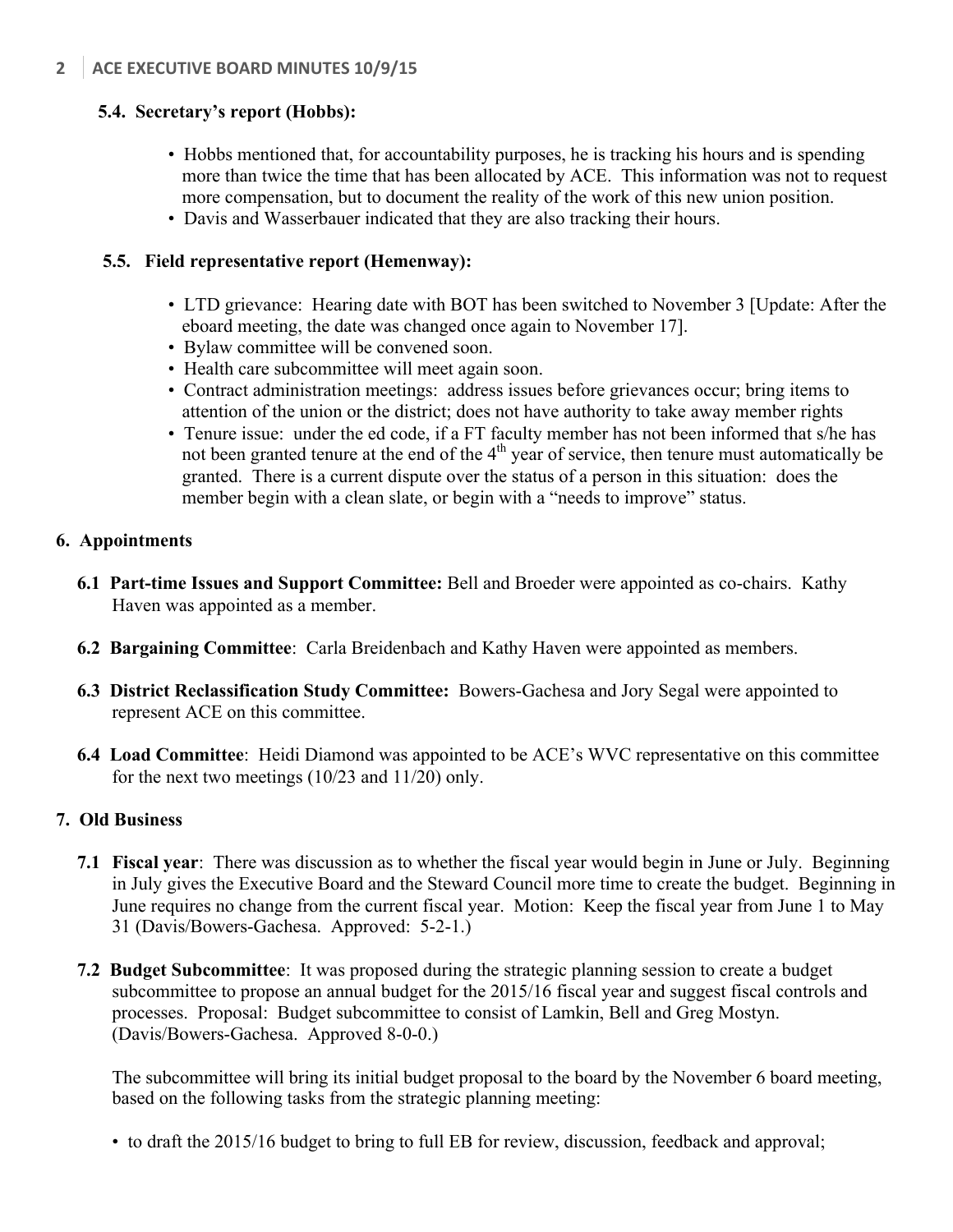- to suggest fiscal internal controls/protocol (get sample from CFT);
- to consider sending union representatives to CFT treasurer training (June 20-24, 2016);
- to suggest procedures for amending budget (consistent with process for original approval and adoption);
- to consider full Executive Board training on best practices for fiduciary responsibilities, reading budget reports, and the role of EB in the budget process;
- to reaffirm the common understanding that amending a budget is NOT a frequent event (but rather a tool when seismic shifts happen)

(Davis/Bowers-Gachesa. Approved 8-0-0.)

- **7.3 PGC Co-Chairs**: Should they receive assigned time in addition to their Division Chair assigned time? If so, who should pay for this: the district or ACE? Kelly Neary (does not receive assigned time at the time of this meeting) and Jim Henderson (gets 0.15 assigned time apparently from WVC), the current PGC co-chairs spoke to the issue about their roles in enrollment management and their desire to receive assigned time for about 90 hours of work per semester. Questions arose as to whom the positions are accountable and what kinds of reporting are now, or may be later, done? How would this assigned time expense fit into an ACE budget? Both PGC chairs said that they are amenable to reporting to the ACE Executive Board. Additional discussion of this topic is tabled until the next board meeting (Wasserbauer/Davis. Approved 7-0-0.)
- **7.4 Participation in the Bay Faculty Association:** ACE will not participate in the BFA for this year, but will talk to faculty in participating schools to determine the value of spending \$375 on annual dues in the future. (Bell/Davis. Approved 8-0-0)

#### **8. New business**

- **8.1 Plans for action at BOT hearing on LTD:** It is suggested that EBoard and Steward Council bring one or two people to the meeting (now being scheduled for 11/20/15 at 5:00 pm at WVC) to show support. A flier is being created for the event. The Membership and Organizing Committee will continue to plan.
- **8.2 PAC/COPE:** The Area 4 BOT seat is now vacant. The BOT will appoint a replacement. Applications for the seat are due in two weeks. Shall ACE suggest a candidate? The following resources can be used for contacting a potential applicant: Barbara Hanfling, South Bay Labor Council, retired faculty, and attorney Ash Pirayou. Approve \$250 from PAC/COPE funds to pay attorney Ash Pirayou to identify candidates who would apply for this seat. (Bowers-Gachesa/Bell. Approved 7-1-0). Bowers-Gachesa will set up a conference call with Mr. Pirayou with the Eboard to discuss potential candidates.
- **8.3 Choose printing services:** Kinkos, Staples or other (price comparison): not discussed
- **8.4 Discuss norms for communication** (phone, email/text, in person) among Executive Board members and accountability of union officers and committee members to Executive Board decisions: not discussed
- **8.5 Membership sign-up process and flow-chart**: not discussed